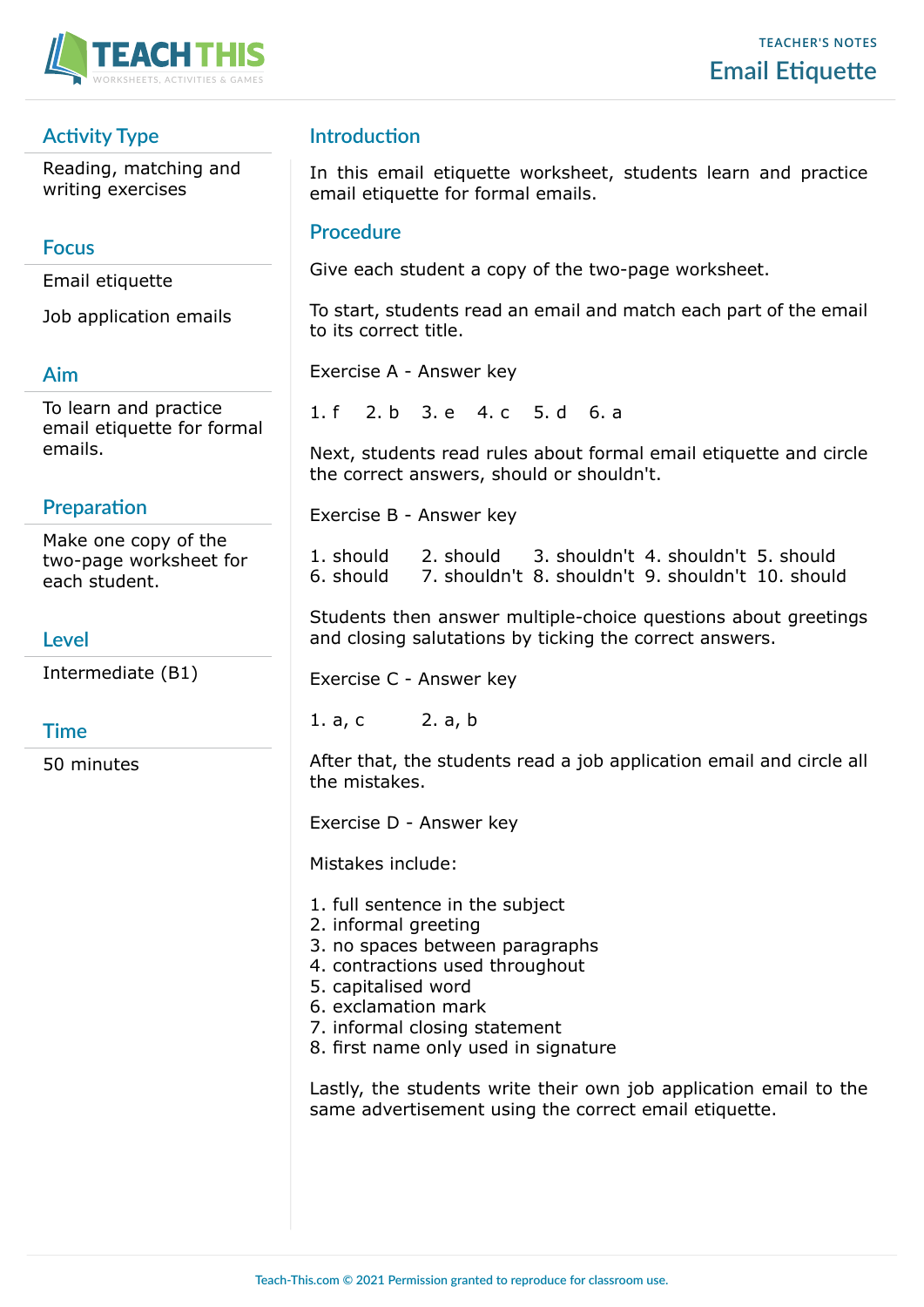

.........

### **A. Read the job application email. Then, match each part of the email to its correct title using the letters on the left side of the email.**

| To: normanbooth@travelwellhotel.org                                                                                                                                                                                                                                |
|--------------------------------------------------------------------------------------------------------------------------------------------------------------------------------------------------------------------------------------------------------------------|
| From: apeterson@gmail.com                                                                                                                                                                                                                                          |
| a. Subject: Receptionist Position                                                                                                                                                                                                                                  |
| <b>b.</b> Dear Mr. Booth,                                                                                                                                                                                                                                          |
| c. I am looking for employment and would like to apply for the position of receptionist at<br>your hotel which was advertised on the Getajob website.                                                                                                              |
| <b>d.</b> I am a 22-year-old hospitality graduate with a degree in hotel management. I have<br>experience working in hotels, both in the UK and abroad, in a variety of different roles. I am<br>fluent in French and German and speak conversational Spanish too. |
| I believe I would be a suitable candidate for the job as I enjoy working with people. I have<br>excellent communication skills and work well in a busy environment.                                                                                                |
| <b>e.</b> I look forward to hearing from you.                                                                                                                                                                                                                      |
| f. Yours faithfully,                                                                                                                                                                                                                                               |
| Alice Peterson                                                                                                                                                                                                                                                     |
| 1. closing salutation and signature<br>4. introductory paragraph<br>.                                                                                                                                                                                              |

- 2. greeting / salutation ......... 5. main content paragraphs .........
- 3. closing statement ......... 6. subject

# **B. Read the sentences about formal email etiquette and circle the correct words.**

- 1. You *should* / *shouldn't* write in a formal style when writing a letter of application.
- 2. You *should* / *shouldn't* always say what the email is about in the subject box.
- 3. You *should* / *shouldn't* write a full sentence in the subject box.
- 4. You *should* / *shouldn't* address a potential employer by their first name.
- 5. You *should* / *shouldn't* leave a space between paragraphs.
- 6. You *should* / *shouldn't* use full words instead of contractions.
- 7. You *should* / *shouldn't* use abbreviations.
- 8. You *should* / *shouldn't* write whole words in capital letters.
- 9. You *should* / *shouldn't* use exclamation marks.
- 10. You *should* / *shouldn't* always sign the email with your full name.